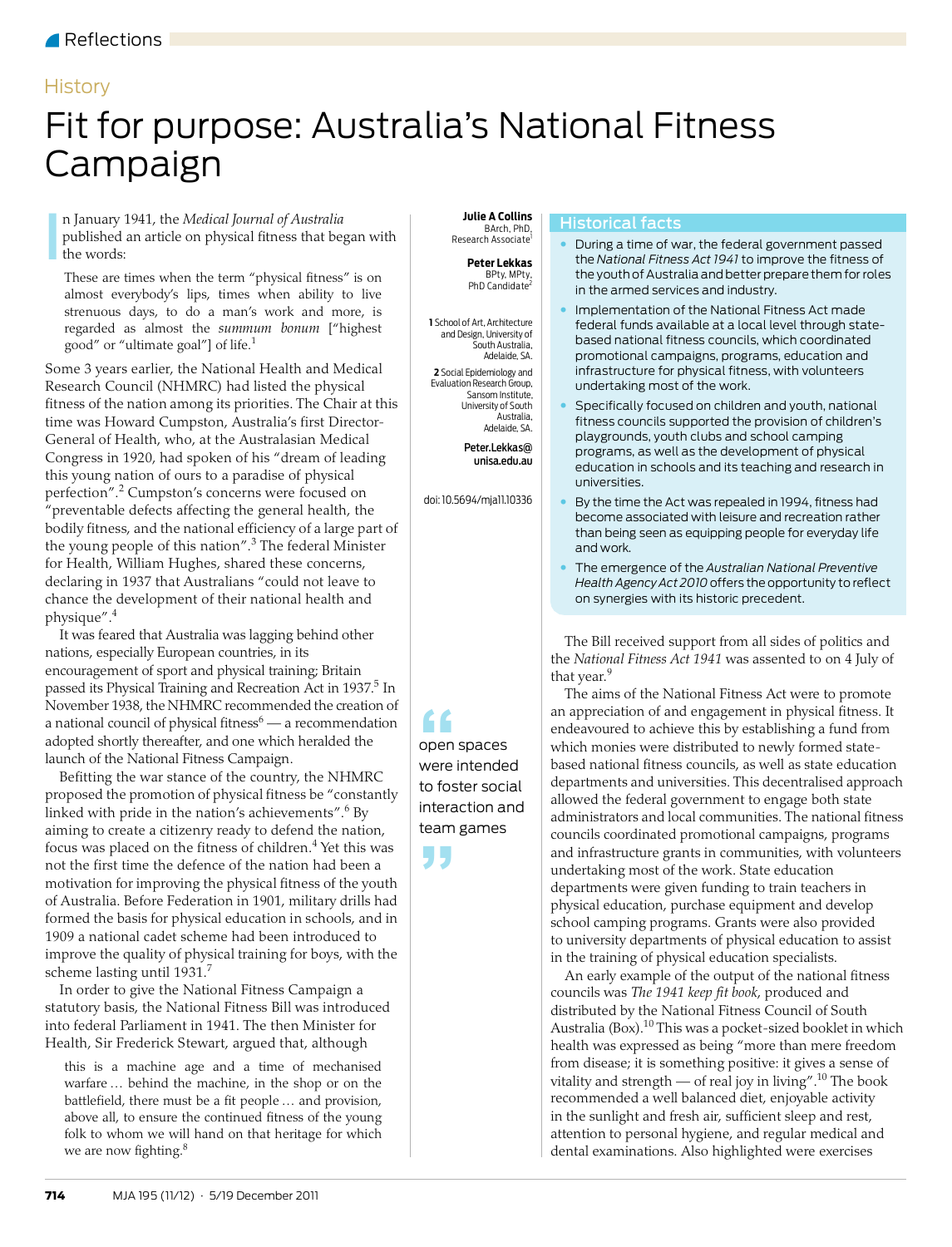

The 1941 keep fit book*, National Fitness Council of South Australia. Courtesy: State Library of South Australia.* ◆

designed to develop good posture; stimulate the normal functioning of the heart, lungs, liver, intestines and muscles; and "counteract the artificial activities that make up the daily routines for most of us: for instance, driving in cars and sitting at desks".[10](#page-2-10)

Heeding widespread calls for investment in civic infrastructure for young children,<sup>11,[12](#page-2-12)</sup> the national fitness councils served as strong advocates for playgrounds. Assistance in developing these was directed through small grants auspiced by state-based playgrounds associations. Guidance in playground design was provided in the form of *Children's playgrounds,* a publication distributed to local councils throughout Australia in 1944.<sup>13</sup> In this, playgrounds were defined as "a healthy and safe environment within easy distance of homes, especially reserved for the leisure hours of children" and, in the foreword by Cumpston, described as "one of the least expensive and one of the most valuable means of improving the general state of physical fitness of the community"[.13](#page-2-13) Play equipment was recommended to cultivate confidence, muscular strength, coordination and

skill, while open spaces were intended to foster social interaction and team games. Critically, the guidelines suggested the site and design of playgrounds be grounded within the local context, with input sought from a multidisciplinary team encompassing, among others, the local medical officers, district health inspector and a landscape architect.<sup>13</sup>

Evolving over time, the focus of national fitness councils broadened to encompass the emerging demographic category of the teenager. To this end, the councils supported the establishment of youth clubs and development of advanced experiential activities, namely rock climbing, bushwalking and camping. Adults were also targeted, particularly those over the age of 30 years, with Prime Minister Harold Holt launching the "Fitness Australia" campaign in 1967, which had as one of its outcomes the establishment of jogging groups across the country.<sup>14</sup>

After more than 50 years in existence, the National Fitness Act was repealed by the *Environment, Sport and*  Territories Legislation Amendment Act 1994 (Cwlth).<sup>9</sup> This reflected an earlier change, in 1972, when responsibility for national fitness shifted from the Department of Health to the newly created Department of Tourism and Recreation, and the commensurate transfer of control of the national fitness councils to state government departments of recreation. As a result, the National Fitness Act fell into disuse, and the national fitness councils were phased out during the 1970s.<sup>[15](#page-2-15)</sup>

During its time, the National Fitness Act functioned to promote and enable a fit and healthy citizenry. However, it is difficult to gauge its success, as evaluations of initiatives were limited. Annual reports were delivered to federal Parliament, but proxy measures such as gross participation rates were, in general, employed as evidence of impact on the nation's fitness. Compounding this evidence gap, contemporary analyses of the period preceding the repeal of the Act have highlighted an increase in prevalence of overweight and obesity among children and young people.[16,](#page-2-16)[17](#page-2-17) Although these observations may serve to question the Act's influence, this simplistic interpretation is questionable if for no other reason than that it ignores the social, technological and environmental transformations of the mid to late 20th century.[18](#page-2-18)

Beyond metrics of fitness, the Act's legacy is more tangible. It provided crucial material resources and infrastructure in local communities. Perhaps more importantly, the Act nurtured the emergence of physical education, recreation and sports medicine bodies, including the Australian Council for Health, Physical Education and Recreation and the Australian Sports Medicine Association (now Sports Medicine Australia). Indelible also was the provision in the Act for research by the NHMRC into causes of physical unfitness.<sup>[9](#page-2-9)</sup>

In its governance, design, application and rhetoric, the Act was strikingly modern. While authority of the Act resided with the Department of Health, the department cooperated with departments of labour and national service and, at a state level, education. With the Act commanding a position federally while engaging across multiple levels — national, regional and local — fitness was afforded a prominence to which current health